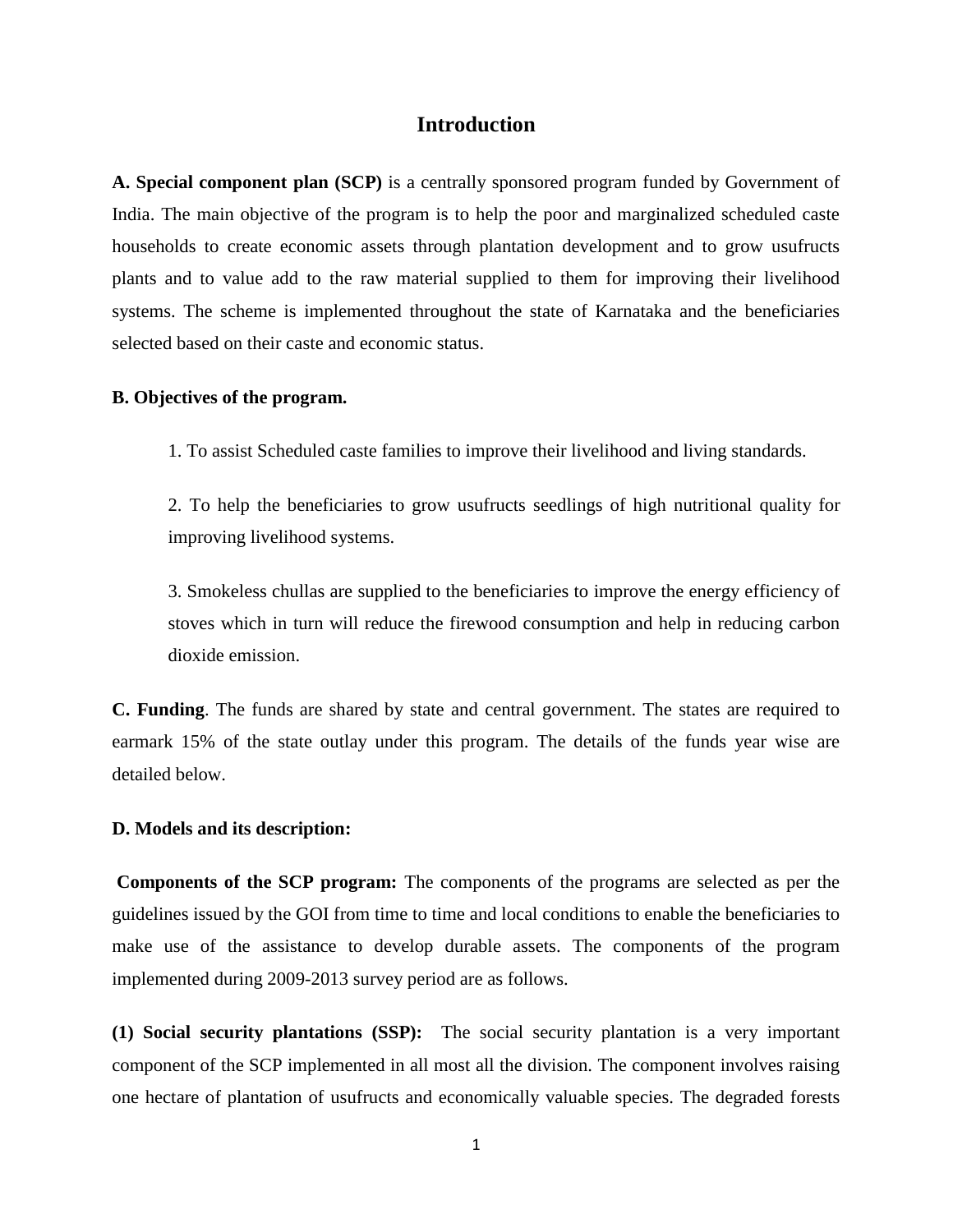are selected nearer to the beneficiary's habitations and the plantation is established in consultation with the beneficiary by choosing the species based on silvicultural and economic criteria. The planting and seedling cost is borne by the scheme while the beneficiary is paid for his labour during the land preparation and planting activity. The subsequent maintenance and the watch and ward are the responsibility of the beneficiary.

**(b) Seedling distribution:** Distribution of seedling is another major component of the SCP program. In this component seedlings of high quality economically valuable species are selected and give n o the beneficiaries free of cost. The seedlings are planted on their own farm lands of beneficiaries and protection is given to the plants till their establishment and maturity. During the maintenance stage technical advice is given to the beneficiaries.

**(2) Supply of Bamboo, Acacia and Casuarina Poles:** Supply of Bamboo to the beneficiaries is done with an objective of providing construction material to the beneficiaries to repair and build the dwellings and cattle sheds. In certain cases the raw material is also used for the value addition.

**(3) Supply of Sarala valae/ Smokeless chullas and Astra valae/ LPG:** Under the SCP scheme the forest department has been supplying the smoke less chullas to the beneficiaries with an objective of assisting the beneficiaries to use less firewood while improving efficiency in cooking and to reduce the smoke impact on the health of womenfolk who are subjected to environmental hazard.

**(4) Supply of Solar lamp:** Under SCP, in few places solar lamps have been supplied to beneficiaries for house lightings with single or two bulbs. The scheme is aimed at helping the beneficiaries to have access to better quality of life.

**(5) Others:** Honey box and Enviro fit stoves were given in some Divisions.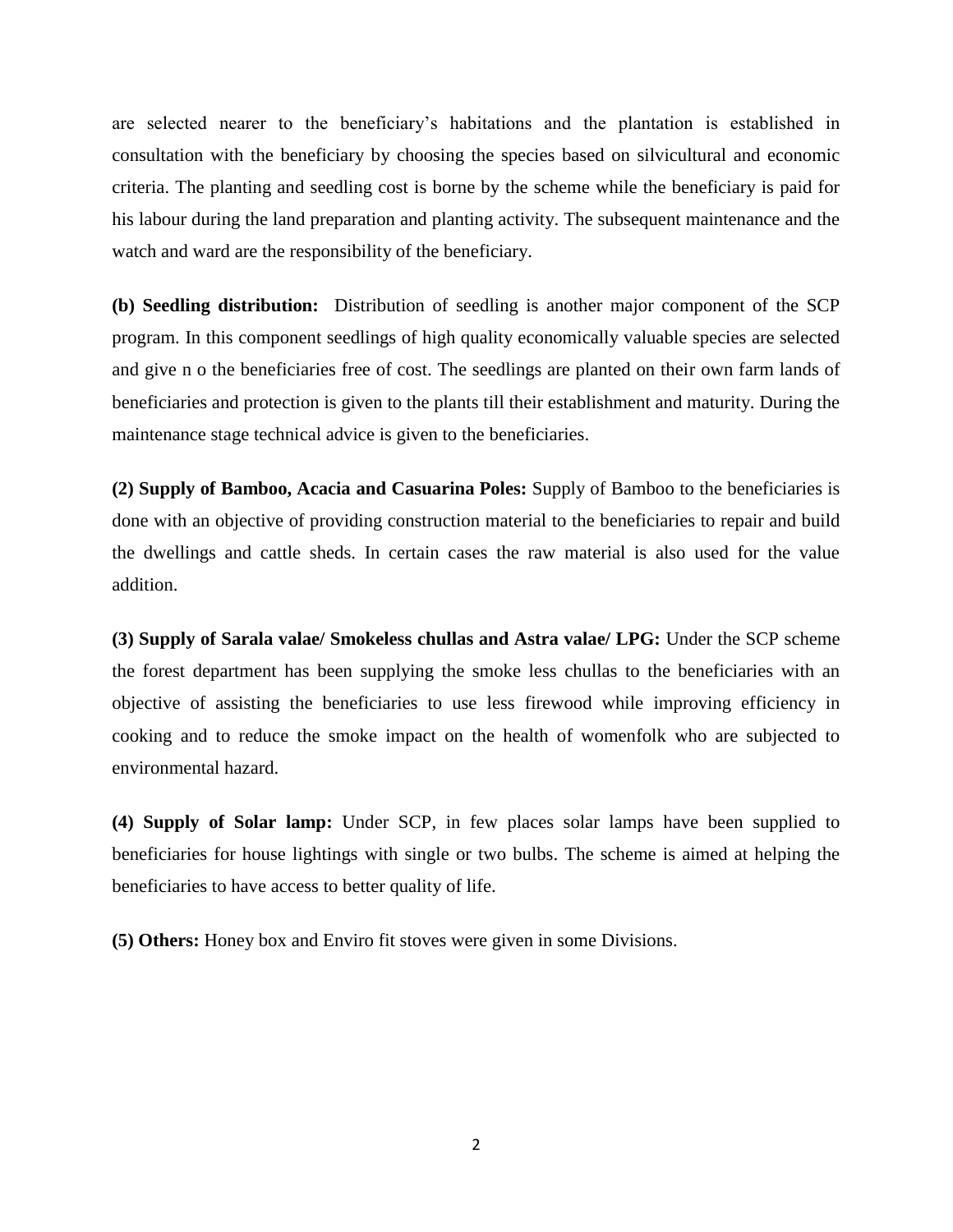# **E. Evaluation objectives.**

The Evaluation of the program implemented during 2009-2013 was undertaken with the following objectives.

- Survey and Assessment of the physical assets created and the genuineness of the beneficiaries (according to eligibility)
- Evaluation of the Quality of the Assets and durability of the benefits.
- Physical verification of the Assets to assess the cost worthiness.
- Impact assessment of the scheme against the stated objectives.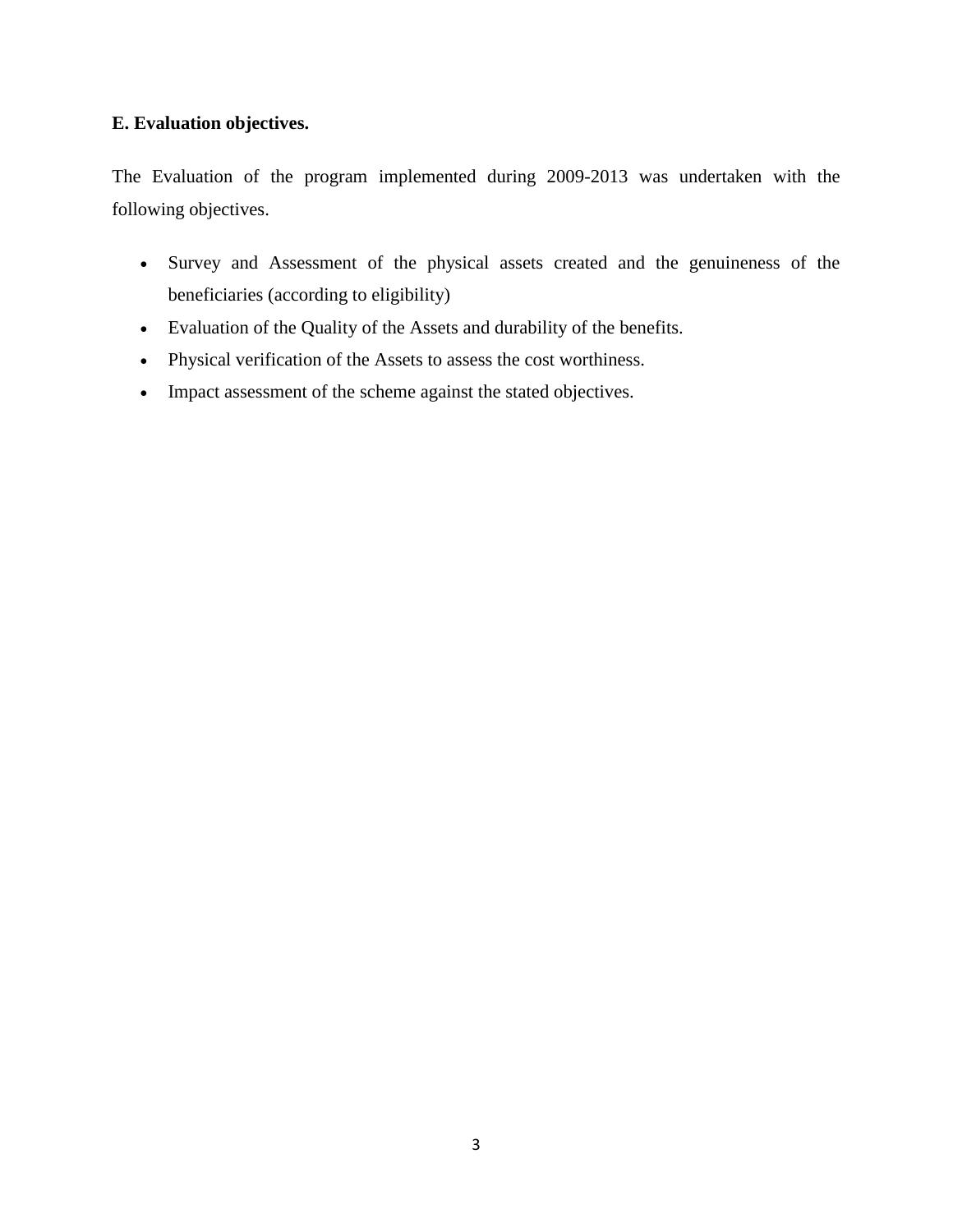| Abstract for Number of Samples selected for Evaluation under SCP Unit 3 |         |                            |                    |                                 |                    |                                                       |                    |                    |
|-------------------------------------------------------------------------|---------|----------------------------|--------------------|---------------------------------|--------------------|-------------------------------------------------------|--------------------|--------------------|
|                                                                         |         |                            |                    | Samples selected for evaluation |                    |                                                       |                    |                    |
| <b>Division</b>                                                         | Year    | Supply of<br><b>Bamboo</b> | Solar lamp         | <b>Sarala</b><br><b>Valae</b>   | <b>LPG</b> Stove   | <b>Social</b><br><b>Security</b><br><b>Plantation</b> | <b>OTHERS</b>      | <b>Grand</b> total |
|                                                                         |         | <b>Beneficiary</b>         | <b>Beneficiary</b> | <b>Beneficiary</b>              | <b>Beneficiary</b> | <b>Beneficiary</b>                                    | <b>Beneficiary</b> | <b>Beneficiary</b> |
| <b>Bhadavathi</b>                                                       | 2009-10 | $\mathbf{0}$               | $\boldsymbol{0}$   | $\boldsymbol{0}$                | $\boldsymbol{0}$   | 66                                                    | $\boldsymbol{0}$   | 66                 |
|                                                                         | 2010-11 | 10                         | $\boldsymbol{0}$   | $\mathbf{0}$                    | $\boldsymbol{0}$   | 10                                                    | $\boldsymbol{0}$   | 20                 |
|                                                                         | 2011-12 | $\mathbf{0}$               | 8                  | $\mathbf{0}$                    | $\boldsymbol{0}$   | $\mathbf{0}$                                          | $\boldsymbol{0}$   | 8                  |
|                                                                         | 2012-13 | $\mathbf{0}$               | $\boldsymbol{0}$   | $\boldsymbol{0}$                | $\boldsymbol{0}$   | $\boldsymbol{0}$                                      | $\boldsymbol{0}$   | $\bf{0}$           |
|                                                                         |         | 10                         | 8                  | $\boldsymbol{0}$                | $\boldsymbol{0}$   | 76                                                    | $\boldsymbol{0}$   | 94                 |
| Shimoga                                                                 | 2009-10 | $\boldsymbol{0}$           | $\boldsymbol{0}$   | $\boldsymbol{0}$                | $\boldsymbol{0}$   | 126                                                   | $\boldsymbol{0}$   | 126                |
|                                                                         | 2010-11 | $\boldsymbol{0}$           | $\boldsymbol{0}$   | $\boldsymbol{0}$                | $\boldsymbol{0}$   | 54                                                    | 9                  | 63                 |
|                                                                         | 2011-12 | $\mathbf{0}$               | 12                 | $\boldsymbol{0}$                | $\boldsymbol{0}$   | $\mathbf{0}$                                          | $\boldsymbol{0}$   | 12                 |
|                                                                         | 2012-13 | $\mathbf{0}$               | $\boldsymbol{0}$   | $\boldsymbol{0}$                | $\boldsymbol{0}$   | $\boldsymbol{0}$                                      | $\boldsymbol{0}$   | $\bf{0}$           |
|                                                                         |         | $\mathbf{0}$               | 12                 | $\mathbf{0}$                    | $\boldsymbol{0}$   | 180                                                   | 9                  | 201                |
| <b>Sagar</b>                                                            | 2009-10 | $\mathbf{0}$               | $\mathbf{0}$       | $\mathbf{0}$                    | $\mathbf{0}$       | 57                                                    | $\boldsymbol{0}$   | 57                 |
|                                                                         | 2010-11 | 3                          | 14                 | $\mathbf{0}$                    | $\boldsymbol{0}$   | 54                                                    | $\boldsymbol{0}$   | 71                 |
|                                                                         | 2011-12 | $\mathbf{0}$               | 7                  | $\mathbf{0}$                    | $\boldsymbol{0}$   | 3                                                     | $\boldsymbol{0}$   | 10                 |
|                                                                         | 2012-13 | $\mathbf{0}$               | $\tau$             | $\mathbf{0}$                    | $\boldsymbol{0}$   | 3                                                     | $\boldsymbol{0}$   | 10                 |
|                                                                         |         | 3                          | 28                 | $\boldsymbol{0}$                | $\mathbf{0}$       | 117                                                   | $\mathbf{0}$       | 148                |
| Chitradurga                                                             | 2009-10 | $\mathbf{0}$               | $\boldsymbol{0}$   | $\boldsymbol{0}$                | $\boldsymbol{0}$   | 129                                                   | $\boldsymbol{0}$   | 129                |
|                                                                         | 2010-11 | $\mathbf{0}$               | $\boldsymbol{0}$   | $\boldsymbol{0}$                | 64                 | $\boldsymbol{0}$                                      | $\boldsymbol{0}$   | 64                 |
|                                                                         | 2011-12 | $\mathbf{0}$               | 24                 | 22                              | 13                 | $\mathbf{0}$                                          | $\boldsymbol{0}$   | 59                 |
|                                                                         | 2012-13 | $\mathbf{0}$               | $\mathbf{0}$       | $\mathbf{0}$                    | 13                 | $\boldsymbol{0}$                                      | $\boldsymbol{0}$   | 13                 |
|                                                                         |         | $\mathbf{0}$               | 24                 | 22                              | 90                 | 129                                                   | $\boldsymbol{0}$   | 265                |
| Koppal                                                                  | 2009-10 | $\mathbf{0}$               | $\boldsymbol{0}$   | $\boldsymbol{0}$                | $\boldsymbol{0}$   | 35                                                    | $\boldsymbol{0}$   | 35                 |
|                                                                         | 2010-11 | 31                         | $\boldsymbol{2}$   | 63                              | 9                  | 121                                                   | $\boldsymbol{0}$   | 226                |
|                                                                         | 2011-12 | $\mathbf{0}$               | 3                  | 93                              | $\boldsymbol{0}$   | 5                                                     | $\boldsymbol{0}$   | 101                |
|                                                                         | 2012-13 | $\mathbf{0}$               | 17                 | 120                             | 57                 | $\boldsymbol{0}$                                      | $\boldsymbol{0}$   | 194                |
|                                                                         |         | 31                         | 22                 | 276                             | 66                 | 161                                                   | $\boldsymbol{0}$   | 556                |
| Hassan                                                                  | 2009-10 | 4                          | $\boldsymbol{0}$   | $\mathbf{0}$                    | $\mathbf{0}$       | $\boldsymbol{0}$                                      | $\boldsymbol{0}$   | 4                  |
|                                                                         | 2010-11 | 6                          | 6                  | 10                              | $\mathbf{1}$       | $\boldsymbol{0}$                                      | 17                 | 40                 |
|                                                                         | 2011-12 | $\boldsymbol{0}$           | 65                 | $\boldsymbol{0}$                | $\boldsymbol{0}$   | $\boldsymbol{0}$                                      | $\boldsymbol{0}$   | 65                 |
|                                                                         | 2012-13 | $\mathbf{0}$               | $51\,$             | $\boldsymbol{0}$                | 30                 | $\boldsymbol{0}$                                      | $\mathbf{0}$       | 81                 |
|                                                                         |         | 10                         | 122                | 10                              | 31                 | $\overline{0}$                                        | 17                 | 190                |
| <b>Tumkur</b>                                                           | 2009-10 | $\boldsymbol{0}$           | $\boldsymbol{0}$   | $\boldsymbol{0}$                | $\boldsymbol{0}$   | 180                                                   | $\boldsymbol{0}$   | 180                |
|                                                                         | 2010-11 | $\boldsymbol{0}$           | $8\,$              | $\mathbf{1}$                    | 15                 | 141                                                   | $\boldsymbol{0}$   | 165                |
|                                                                         | 2011-12 | $\boldsymbol{0}$           | 15                 | 31                              | 64                 | 17                                                    | $\overline{0}$     | 127                |
|                                                                         | 2012-13 | $\boldsymbol{0}$           | 31                 | 226                             | $\overline{0}$     | 9                                                     | $\overline{0}$     | 266                |
|                                                                         |         | $\boldsymbol{0}$           | 54                 | 258                             | 79                 | 347                                                   | $\boldsymbol{0}$   | 738                |
| Koppa                                                                   | 2009-10 | $\boldsymbol{0}$           | $\boldsymbol{0}$   | $\overline{0}$                  | $\mathbf{0}$       | $\mathbf{1}$                                          | 42                 | 43                 |
|                                                                         | 2010-11 | $\mathbf{0}$               | $\overline{4}$     | $\mathbf{0}$                    | $\boldsymbol{7}$   | 3                                                     | 60                 | 74                 |
|                                                                         | 2011-12 | $\boldsymbol{0}$           | 14                 | $\boldsymbol{0}$                | $\boldsymbol{0}$   | $\overline{4}$                                        | $\mathbf{0}$       | 18                 |
|                                                                         | 2012-13 | $\boldsymbol{0}$           | $\tau$             | 87                              | 32                 | $\overline{4}$                                        | $\mathbf{0}$       | 130                |
|                                                                         |         | $\mathbf{0}$               | 25                 | 87                              | 39                 | 12                                                    | 102                | 265                |
| <b>TOTAL</b>                                                            |         |                            |                    |                                 |                    |                                                       |                    | 2457               |

# **Chapter III**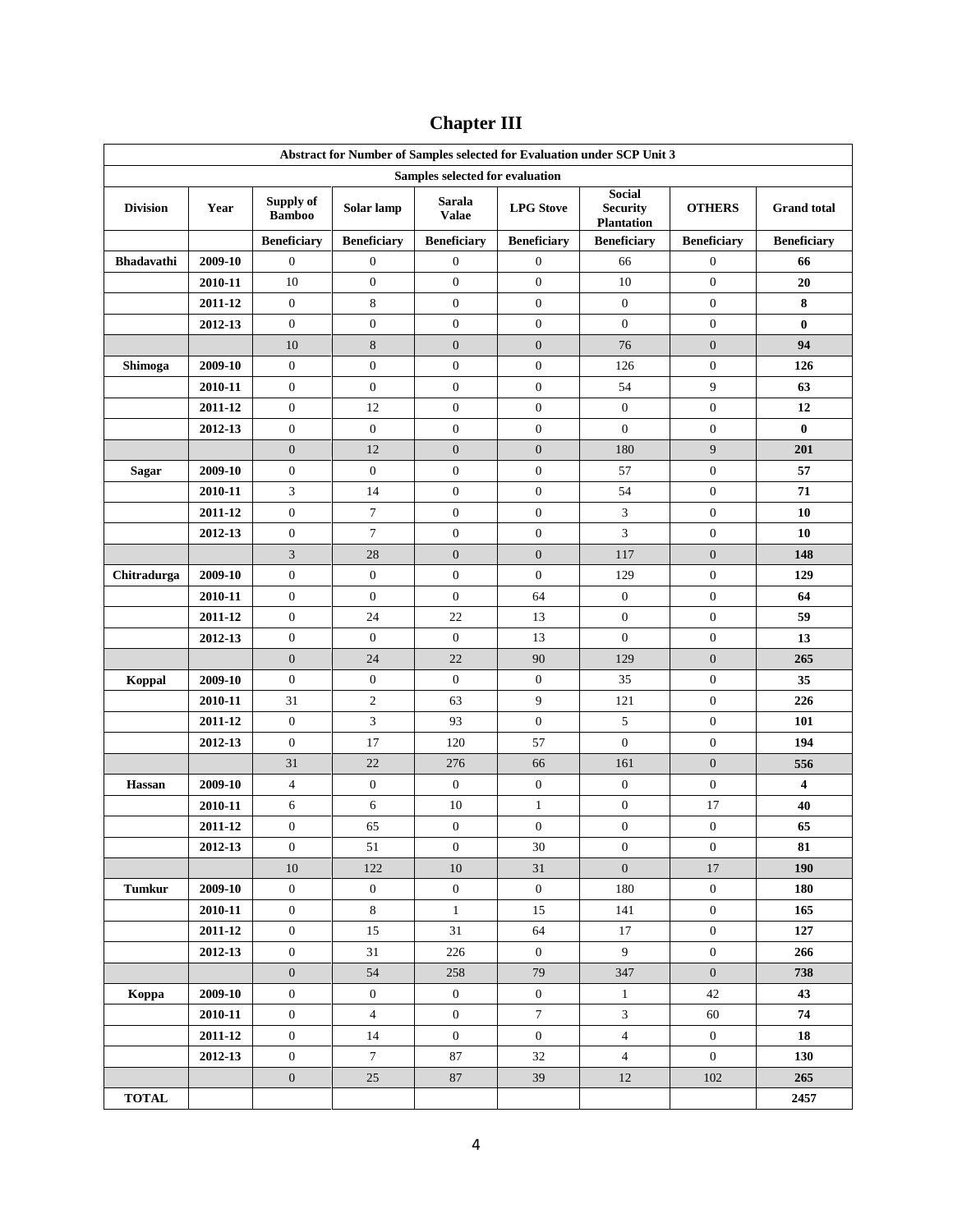#### **Chapter IV**

**Methodology followed in evaluation:** The contact work was split into cluster of circles which are adjacent to each other by the Forest department for the management convenience. Accordingly In each unit there were approximately three to four circles comprising of 11 forest Divisions. In each division there were 800 to 1000 beneficiaries in each year. As it was agreed that there should be 10 % sampling intensity covering at least one activity in each division. The probabilistic sampling method was employed to select the samples from each Range with 10% intensity. The samples selected were again checked to ensure the coverage of all the ranges.

Defining the parameters for Evaluation. The following parameters were selected and defined to assess the program uniformly throughout the study.

- **Plantation and seedlings distribution.** The plantation was evaluated using the Performa developed and used for the plantation evaluation by FDA and other centrally sponsored schemes. The following parameters have been used to assess the plantations.
- a) Survival %.
- b) Collar diameter.
- c) Vigor of the plantation.
- d) Species suitability.
- **Bamboo/ Acacia Casuarinas poles** (physical verification and Usage types).
- **Sarala vale/ Astra valae and Smoke less chullas** (Physical verification/use frequency/ Health impacts and fuel wood consumption rate).
- **LPG Stove:** Physical verification/use frequency/ Health impacts and fuel wood consumption rate)
- **Solar lamp:** Physical verification/use frequency.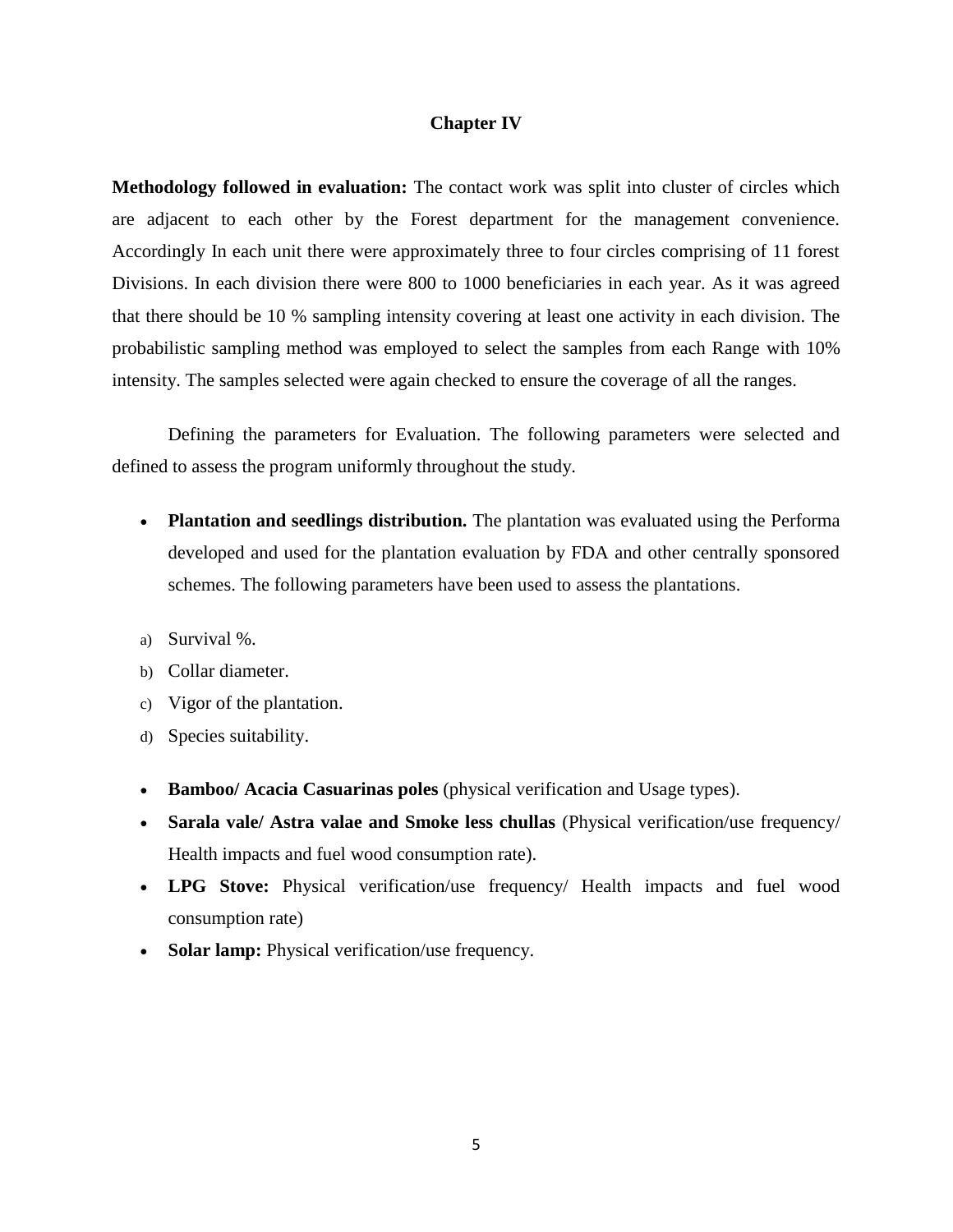### **Chapter V**

### **5.1 Evaluation of seedling distribution under SCP.**

Under the special component program distribution of seedlings to the beneficiaries was an important activity. Its main objective is to supply seedlings of usufruct value to be planted in the vacant yards back of households and to raise them to get the usufructs benefits. The seedlings supplied were mainly Mango, Sapota, Drumstick, Jamoon, Amla, and such other fruit species. The number of seedlings supplied varied from 2 to 100 depending upon local conditions.

Evaluation of the success of the social security plantation was done by selecting more than 1022 beneficiaries in different divisions. For the purpose of presenting the results the circle level pooling of data has been done, the division level results are given in the annexure.

| Year    | No of beneficiaries<br>(Reported) | <b>Received</b> | % Received |
|---------|-----------------------------------|-----------------|------------|
| 2009-10 | 5940                              | 5940            | 100        |
| 2010-11 | 3830                              | 3830            | 100        |
| 2011-12 | 260                               | 260             | 100        |
| 2012-13 | 90                                | 190             | 00         |

#### **Table showing the pattern of distribution of seedlings.**

- **(a) Evaluation of survival of seedlings:** The evaluation was done by selecting 10% sample from the total number of beneficiaries. House to House survey was done to verify the physical execution of the program. The other important aspect of the evaluation was to assess the quality of the execution and the success of the program. Under this program two seedlings have been supplied.
- **(b) Physical verification of seedlings planted:** The verification was done by making the door to door visit. The results are tabulated below. Circle level results are presented by pooling the data.

### **5.1.1 Survey of 100 seedlings category:**

**Table showing beneficiaries interviewed for 100 Nos Seedlings category.**

| Year    | Koppa | <b>Sagar</b> | Shimoga | <b>Hassan</b> | Koppal | <b>Tumkur</b> | Chitradurga | <b>Bhadravthi</b> |
|---------|-------|--------------|---------|---------------|--------|---------------|-------------|-------------------|
| 2009-10 | 13    |              | 16      | 38            |        |               |             | 7(1)              |

The verification of the seedlings supplied to beneficiaries has been found accurate for all the beneficiaries except for one beneficiary in Bhadravathi who has not been traced.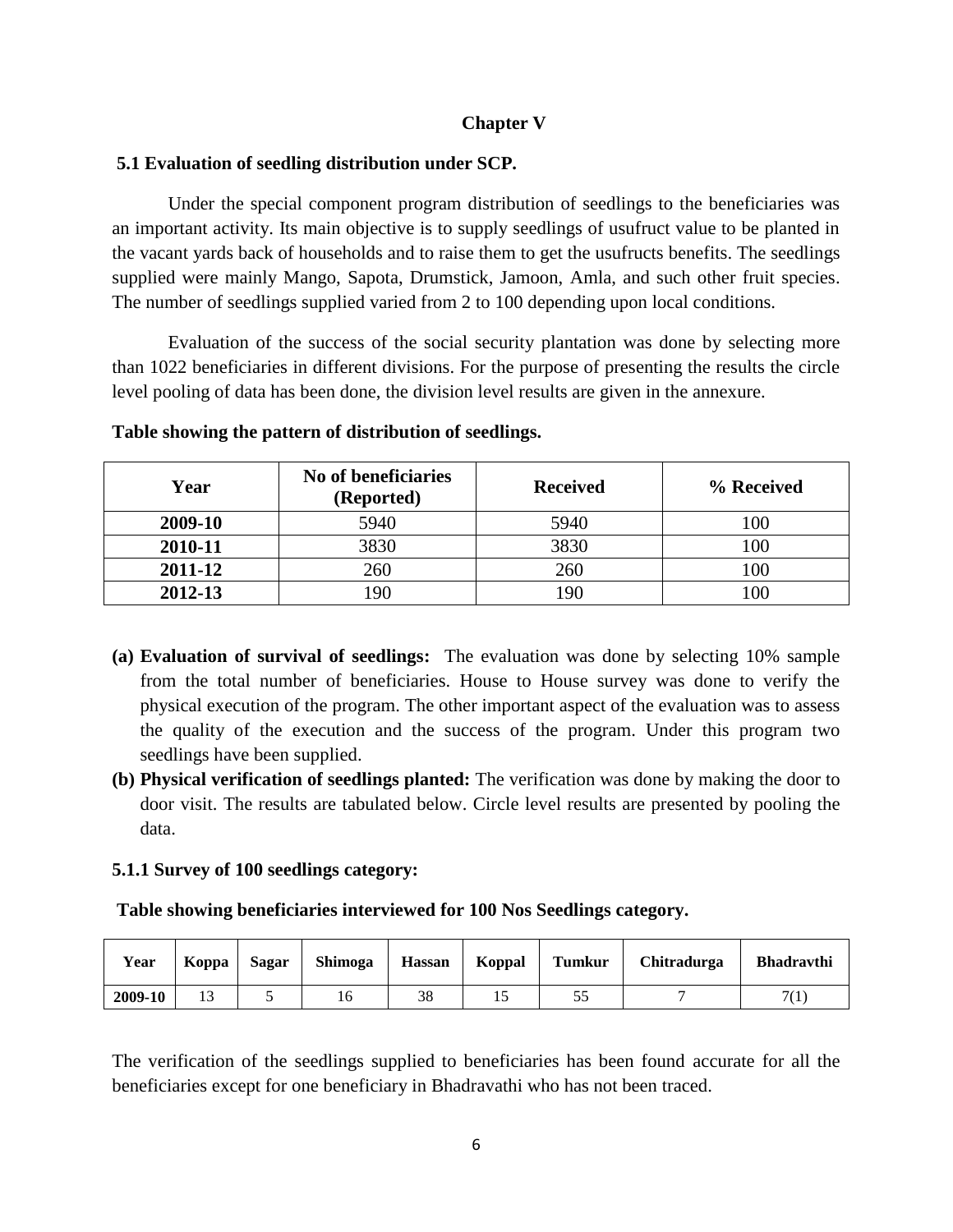**Survival rate**. The survival rates were counted by observing the seedlings surviving in the field. The table gives the survival rate for different division. To calculate the survival rate of all the seedlings supplied under the program have been counted and the survival rate has been calculated.



#### **Table showing Survival % of 100 seedlings scheme**.

The survival rate of the seedlings has shown that the survival rate of seedlings is very poor in many divisions except in Bhadravathi and sagar where the rainfall is very good. In other drier divisions like Koppal and Chitradurga the survival rate is very low with just 24% which needs a proper strategic level planning and implementation. The overall weighted average of survival is 31.63.

### **5.1.2 Survey of 2 seedlings category:**

#### **Table showing beneficiaries interviewed for 2 Seedlings category.**

| Year    | Koppa | Sagar |        | Shimoga   Chitradurga | Hassan   Koppal |         | Tumkur  | <b>Bhadravthi</b> |
|---------|-------|-------|--------|-----------------------|-----------------|---------|---------|-------------------|
| 2009-10 | 98(2) | 99(4) | 146(0) | $72(27)^*$            | 171(3)          | 162(12) | 274(23) | 337               |

The figure in the parenthesis indicates the beneficiaries were not found\*.

The survey has shown that the all the beneficiaries reported in the data base have actually received the seedlings. The numbers of seedlings received were also found to be accurate. In Chitradurga 27 beneficiaries have not received the seedlings. Similarly in Tumkur 23 beneficiaries have not received the seedlings.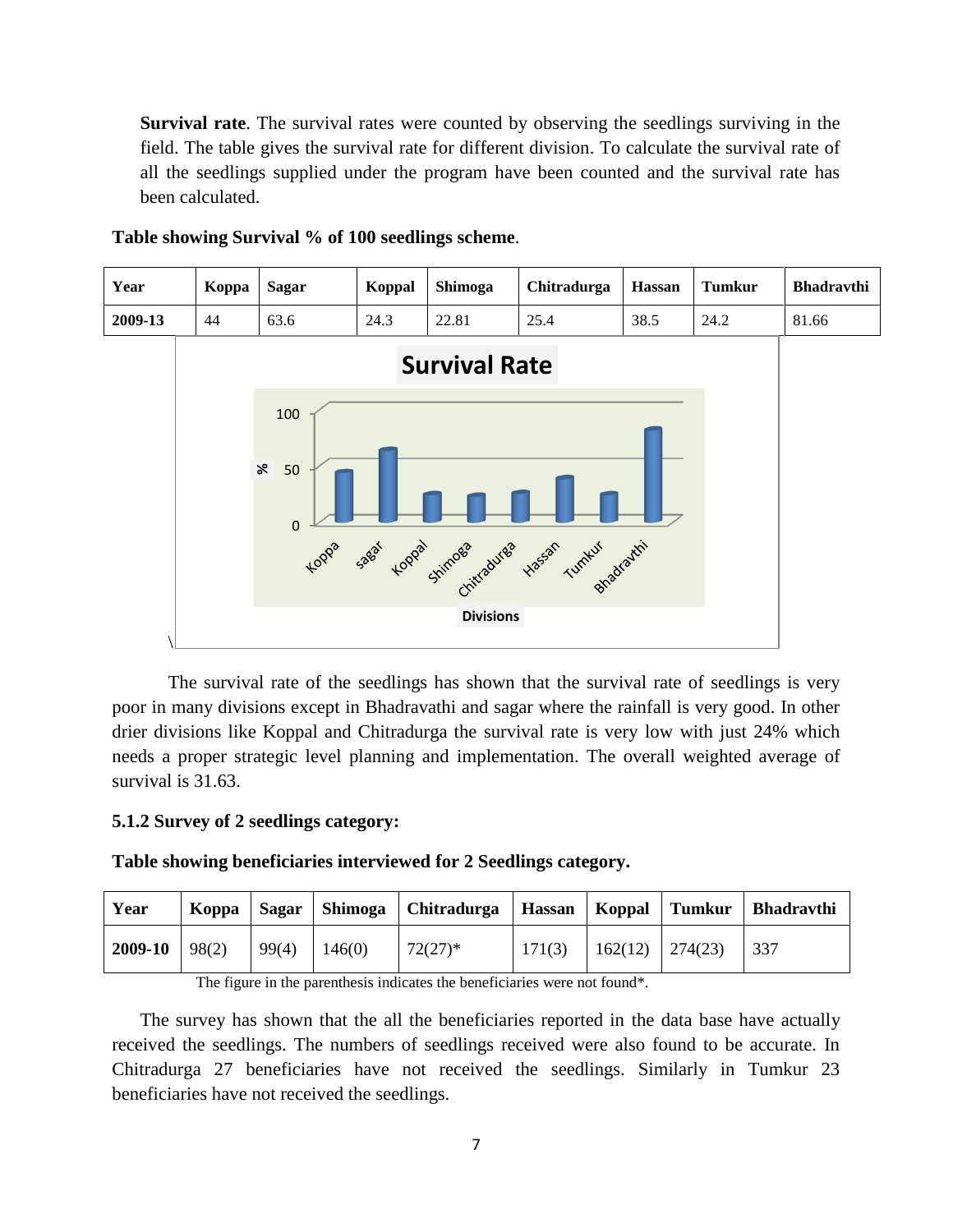| Year    |    |             |       | Koppa   Sagar   Koppal   Shimoga   Chitradurga   Hassan   Tumkur |    |       | <b>Bhadravthi</b> |
|---------|----|-------------|-------|------------------------------------------------------------------|----|-------|-------------------|
| 2009-13 | 50 | 69.16 24.52 | 19.17 | 25.4                                                             | 49 | 13.32 | 67.18             |

#### **Table showing survival % in two seedlings scheme**

### **Graph showing the survival percentage in two seedlings:**



**Results:** The survey has shown that the survival of seedlings varying from 13 -67.18% across divisions. The lowest survival was found in Tumkur and the highest was in Sagar 69.16%. The overall survival was estimated by calculating the weighted average was 35.5%.

### **Cause for low survival.**

- (a) **Suitability of species.** The beneficiaries have expressed un-suitability of species to the soil and local climate. Sapota was not suited to drier climate. Similarly Amla and Jackfruit requires good rainfall to establish and survive. Mango was the most preferred species and its survival rate is comparatively higher compared to other species.
- (b) **Beneficiary's choice.** Beneficiaries preferred species of different kind than what has been supplied. Therefore demand based supply is essential.
- (c) **Suitability of land.** The suitability of land was another factor that was examined, It appears the land where the social security plantations have been raised are unsuitable for tree cultivation as they are very shallow and lack any organic matter.
- (d) **Size of the seedlings.** Most of the places seedlings were smaller than one meter in height, which has very low survival chance in isolation.
- (e) **Replacement.** There were no seedlings supplied for replacement, which hampered the causality replacement
- (f) It is essential to integrate the follow-up and after care into the program. The incentives may be linked to the program implementation.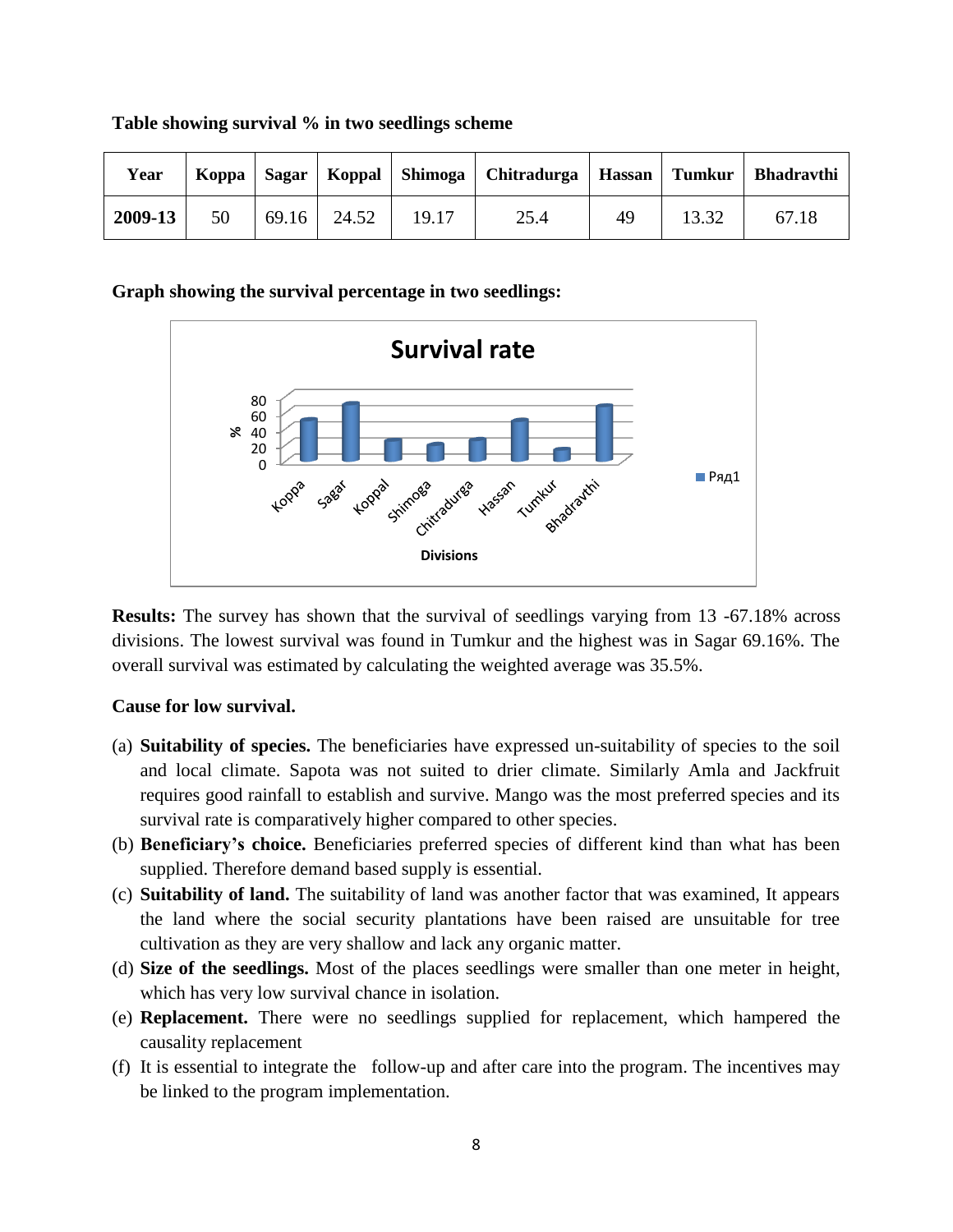**Species wise survival assessment:** The species survival rate was assessed based on the data collected. The following table gives the species survival rate in different divisions.

| Year    | Koppa           | Sagar | <b>Koppal</b> | <b>Shimoga</b>  | <b>Chitradurga</b> | <b>Hassan</b>           | Tumkur | <b>Bhadravthi</b> |
|---------|-----------------|-------|---------------|-----------------|--------------------|-------------------------|--------|-------------------|
| 2009-13 | Mango<br>Sapota | Mango | Mango         | Mango<br>Sapota | Mango              | Mango<br>and Eucalyptus | Mango  | Mango             |

# **Key findings**:

**Low survival rates:** The overall survival rate is very poor and does not have any impact on the beneficiaries. The scheme objectives are good but needs a good package and protocol to control the quality of the implementation.

- 1. **Viability of holdings:** Supplying 2 to 10 seedlings may be avoided as they are not viable for the maintenance.
- 2. Among different species supplied Mango is doing well with more than 50 % survival. Others particularly Sapota and Jamoon have not done well.

# **5.2 Supply of Energy saving devices.**

Under the special component program the supply of smokeless chullas of different types has been undertaken. The evaluation results including physical verification of assets distributed and quality of use has been given in the table below.

# **5.2 Sarala valae, Astra valae and Smokeless chullas:**

**(a) Physical verification of Assets.** The physical verification of assets distributed to beneficiaries was verified by randomly selecting the beneficiaries (10%). The results of the survey are tabulated in the table.

| Year      | Chitradurga              | Koppal                   | <b>Hassan</b>            | <b>Tumkur</b>            | Koppa                    |
|-----------|--------------------------|--------------------------|--------------------------|--------------------------|--------------------------|
| $09-10$   | $\overline{\phantom{0}}$ | $\overline{\phantom{0}}$ | $\overline{\phantom{0}}$ | $\overline{\phantom{0}}$ | $\overline{\phantom{0}}$ |
| $10-11$   | $\overline{\phantom{0}}$ | 100%                     | 100%                     |                          | $\overline{\phantom{a}}$ |
| $11 - 12$ | 100%                     | 100%                     | $\overline{\phantom{0}}$ | 75%                      | $\overline{\phantom{m}}$ |
| $12 - 13$ | 100%                     | $\overline{\phantom{0}}$ | $\overline{\phantom{0}}$ | 92%                      | 100%                     |

# **Table showing the distribution of assets:**

**Results and analysis**. The survey has shown the distribution was as per the data supplied by the department. There was almost 100% accuracy in the distribution of assets to the beneficiaries in the sampled villages except as Tumkur Division where it was ranging between 77 to 92%.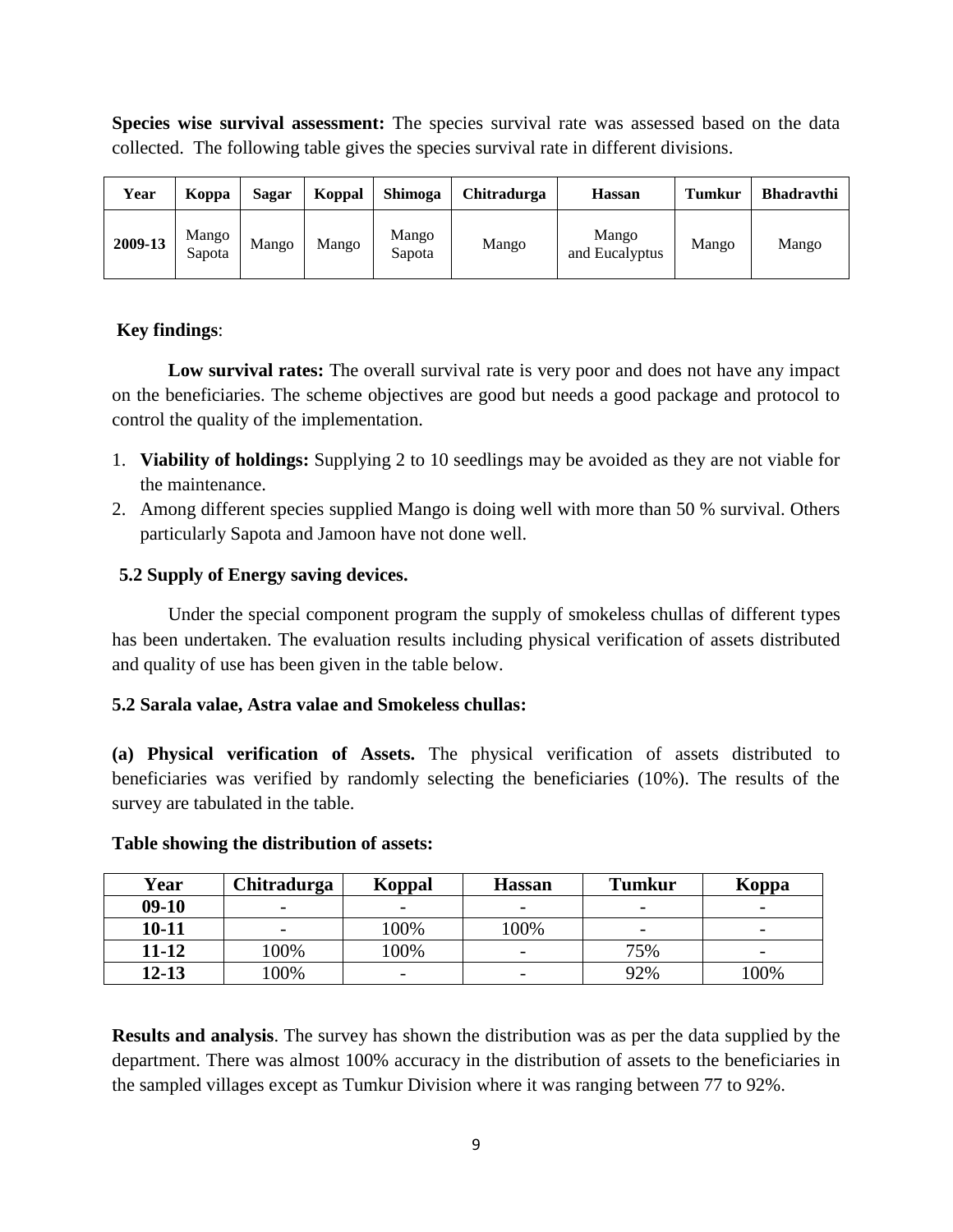**Specifications.** The specification and quality of the assets were also evaluated and found that the specifications were as per the approved standards. The size of the stove and the length of the pipes were also verified as part of the exercise.

**(b) Pattern of use:** The survey was conducted to evaluate the pattern of use by asking the beneficiaries the question whether they are using regularly, occasionally and not used.

| <b>Division</b> | Regular use $(\% )$ | Occasional $(\% )$ | Not used $(\% )$ |
|-----------------|---------------------|--------------------|------------------|
| Chitradurga     | 100                 |                    |                  |
| <b>Koppal</b>   | 80                  |                    |                  |
| <b>Hassan</b>   | 100                 |                    |                  |
| <b>Tumkur</b>   |                     | 2.1                |                  |
| Koppa           |                     |                    |                  |

**Table showing the pattern of use of Sarala Valae, Astra valae and Smokeless chullas.**



#### **Graph showing the pattern of use of Sarala Valae, Astra valae and Smokeless chullas.**

**Results:** The survey has shown that the use of smokeless chullas was varying from 89-100% in different divisions. In Chitradurga the use was by all the beneficiaries followed by Koppa with 90% use in practice. Only Koppal recorded 80% use.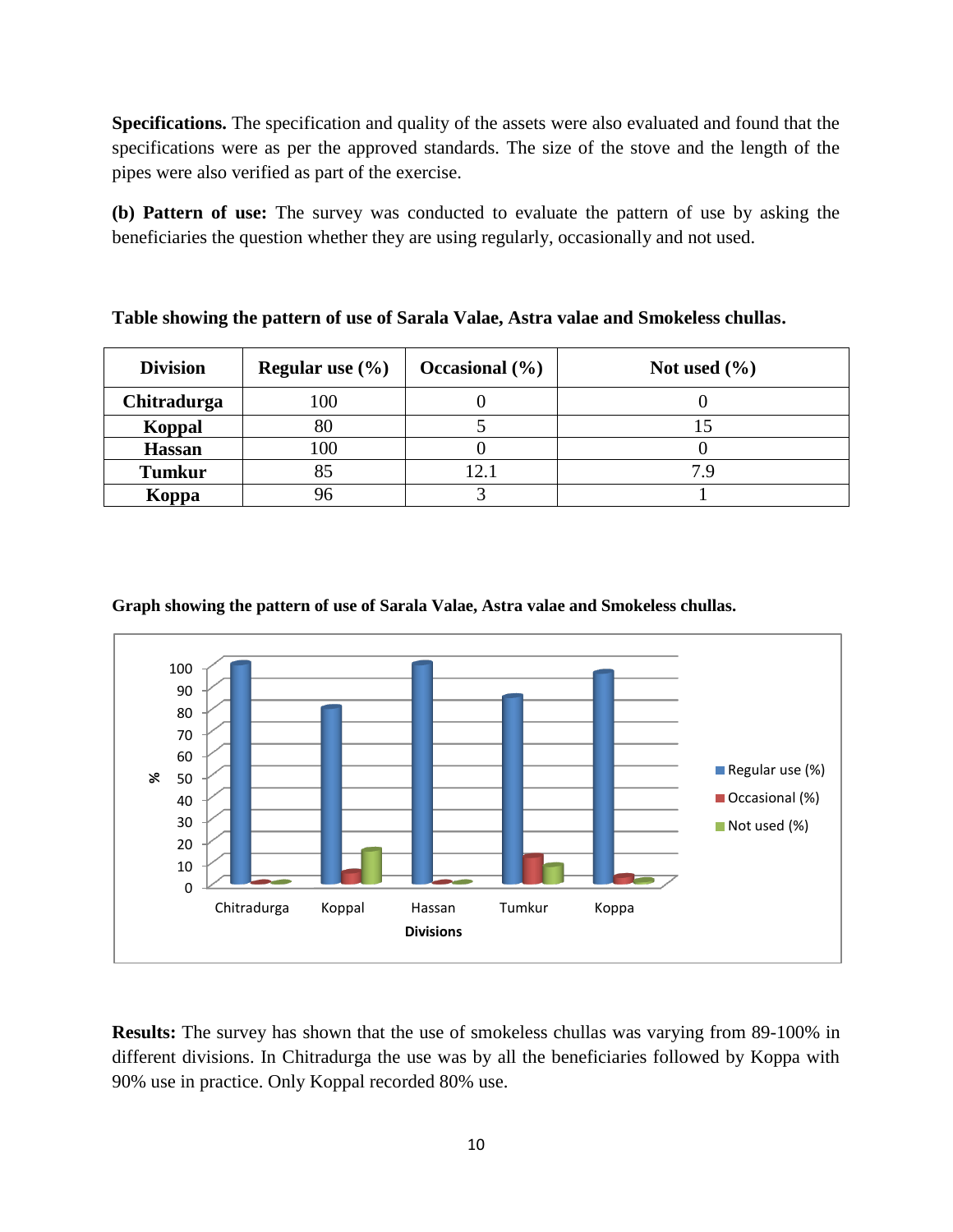**(c) Firewood consumption pattern study:** The survey was conducted to assess the firewood consumption pattern. The results are tabulated below.

**Table showing the reduction in firewood use.**

| <b>Divisions</b> | Decreased $(\% )$ | Same $(\% )$ |
|------------------|-------------------|--------------|
| Chitradurga      | 95.23             | 4.77         |
| Koppal           | 90.75             | 9.25         |
| <b>Hassan</b>    | 100               |              |
| <b>Tumkur</b>    | 88.17             | 11.83        |
| Koppa            | 90.94             | 9.06         |

# **Graph showing the reduction in firewood use.**



**Firewood used.** The survey has shown the following frequency of firewood use in smokeless chulla uses. The reduction in the quantity of firewood used found to vary from 88-100% in different divisions. In drier districts like Chitradurga 100% respondents are using reduced firewood.

**(d) Health impacts:** The health impact due to use of smokeless chullas was surveyed to know the impacts. The results are tabulated and represented in the table and graphs.

# **Table showing the impact on health by using Sarala valae, Astra valae and Smoke less chullas.**

| <b>Divisions</b> | <b>Improved</b> $(\% )$ | Same $(\% )$ |
|------------------|-------------------------|--------------|
| Chitradurga      | 100                     |              |
| Koppal           | 90.75                   | 9.25         |
| <b>Hassan</b>    | 80                      | 20           |
| <b>Tumkur</b>    | 81.88                   | 18.12        |
| Koppa            | 91.39                   | 8.61         |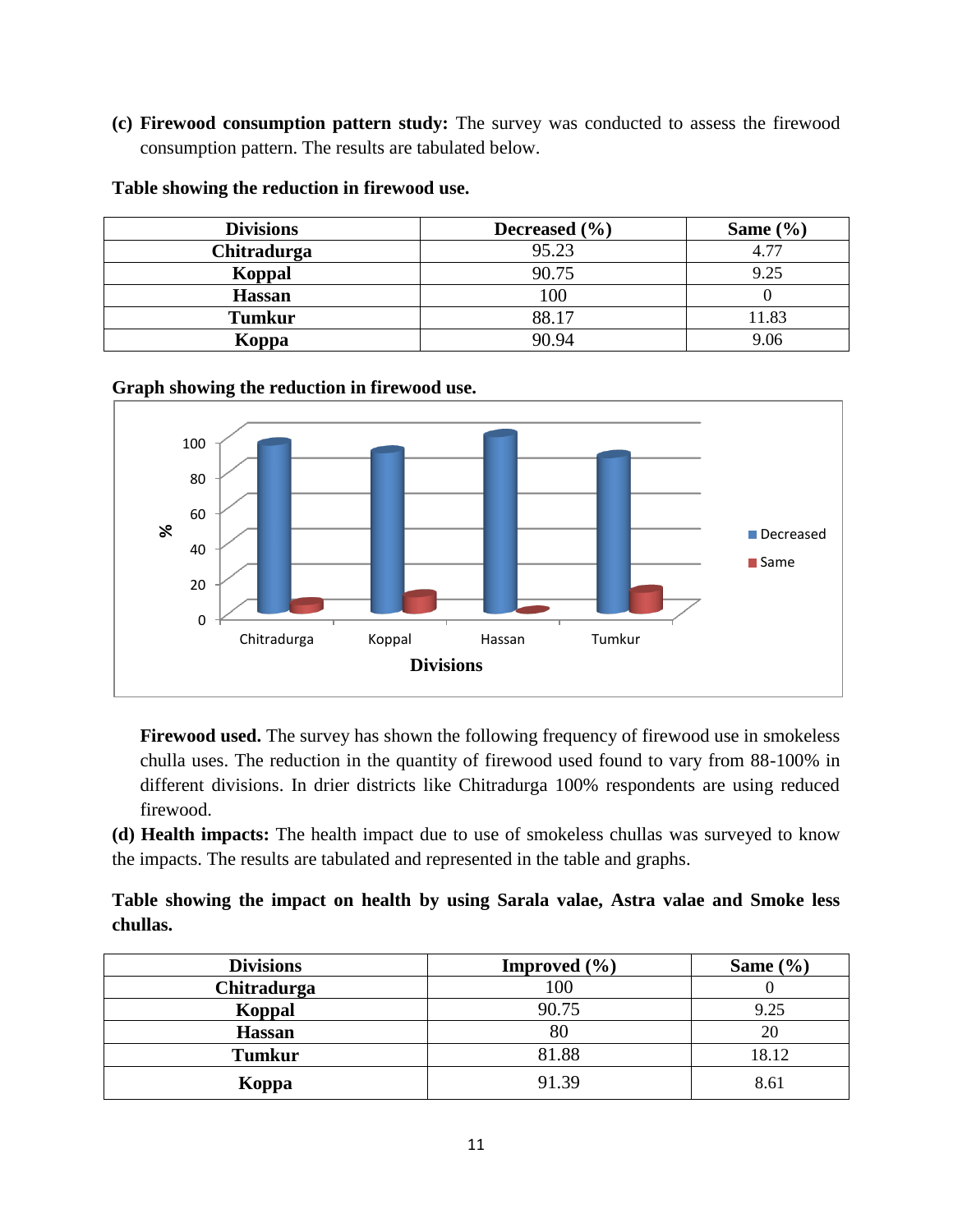

**Graph showing the impact on health by using Astra valae and other stoves.**

**Results:** The results show that there is positive health impact due to use of Astra valae and others stoves. In Chitradurga 100% respondents felt positive impacts in the health followed by 90.75% in Koppal and 80% in Hassan.

**(e)Time savings:** The survey was conducted to assess the time saved in cooking due to use of the smokeless chullas. The respondents have said there was reduction in the time used for cooking as well as firewood collection.

**Table showing the time saved in fuel wood consumption using Sarala valae and other stoves.**

| <b>Divisions</b> | Decreased $(\% )$ | Same $(\% )$ |
|------------------|-------------------|--------------|
| Chitradurga      | 100               |              |
| Koppal           |                   |              |
| <b>Hassan</b>    | 100               |              |
| <b>Tumkur</b>    | 89.75             | 10.25        |
| Koppa            | 88.17             | 11.83        |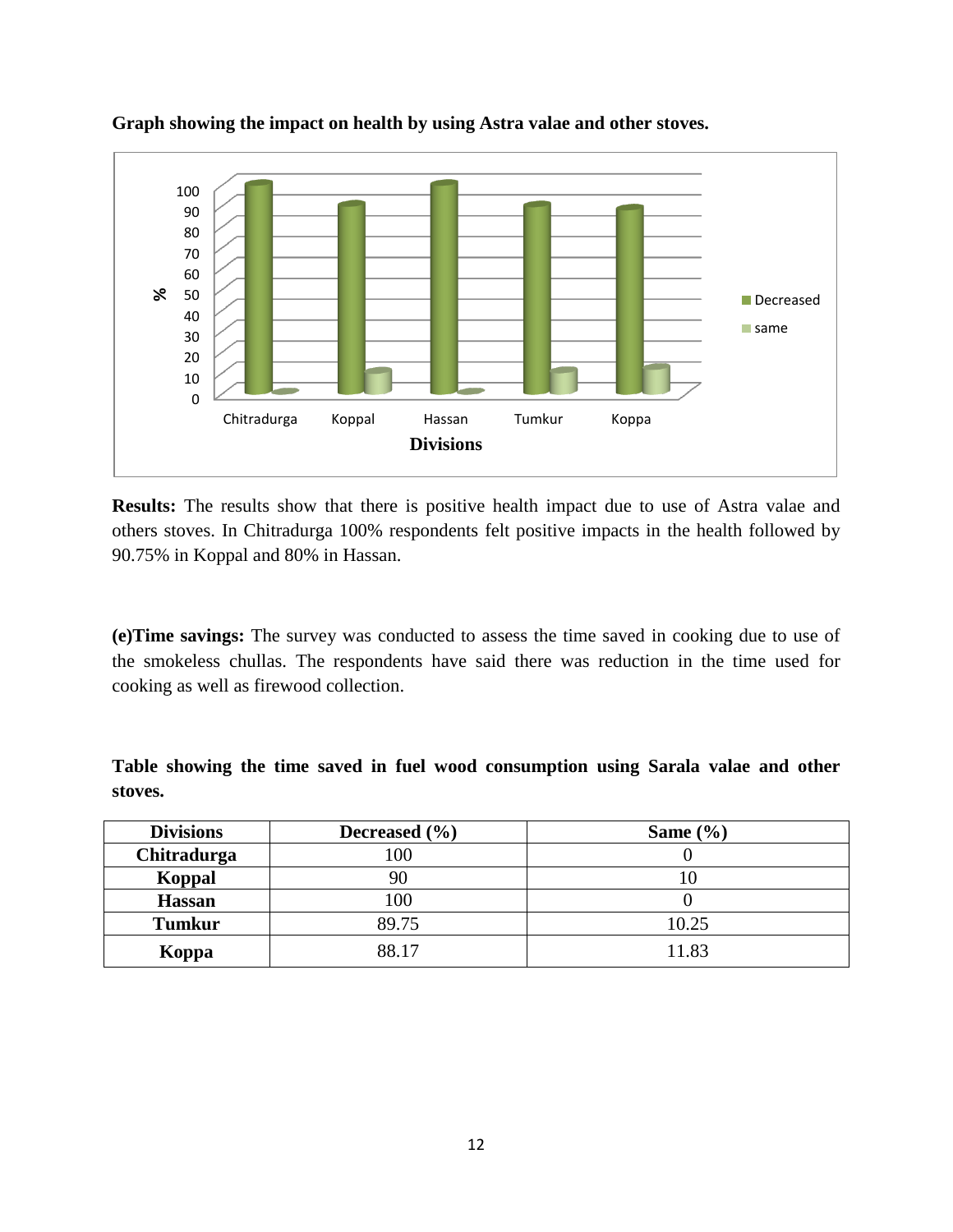

**Graph showing the time saved in fuel wood consumption using Sarala valae and other stoves.**

**Results:** The reduced time in both cooking and the firewood collection varied from 25% to 50% of their original time as recorded in the questionnaires. In Chitradurga 100% beneficiaries felt that there was reduction in cooking and firewood collection time.

# **5.3 Bamboo distribution**

The bamboo distribution to beneficiaries was assessed for verifying the accuracy of the distribution and the use pattern was also assessed. The results are tabulated and discussed below.

**(a) Physical verification of assets:** The evaluation has shown that there was 100 percent beneficiaries had received the assets. The results are presented in the table below.

|  | Table showing sampled beneficiaries receiving/ not receiving assets. |
|--|----------------------------------------------------------------------|

| <b>Division</b>    | <b>Receiving</b> | Not receiving | % Received | <b>Remarks</b>             |
|--------------------|------------------|---------------|------------|----------------------------|
| <b>Sagar</b>       |                  |               | 100        |                            |
| <b>Bhadravathi</b> |                  |               | 100        | All the beneficiaries have |
| Koppal             |                  |               | 100        | received                   |
| <b>Hassan</b>      |                  |               | 100        |                            |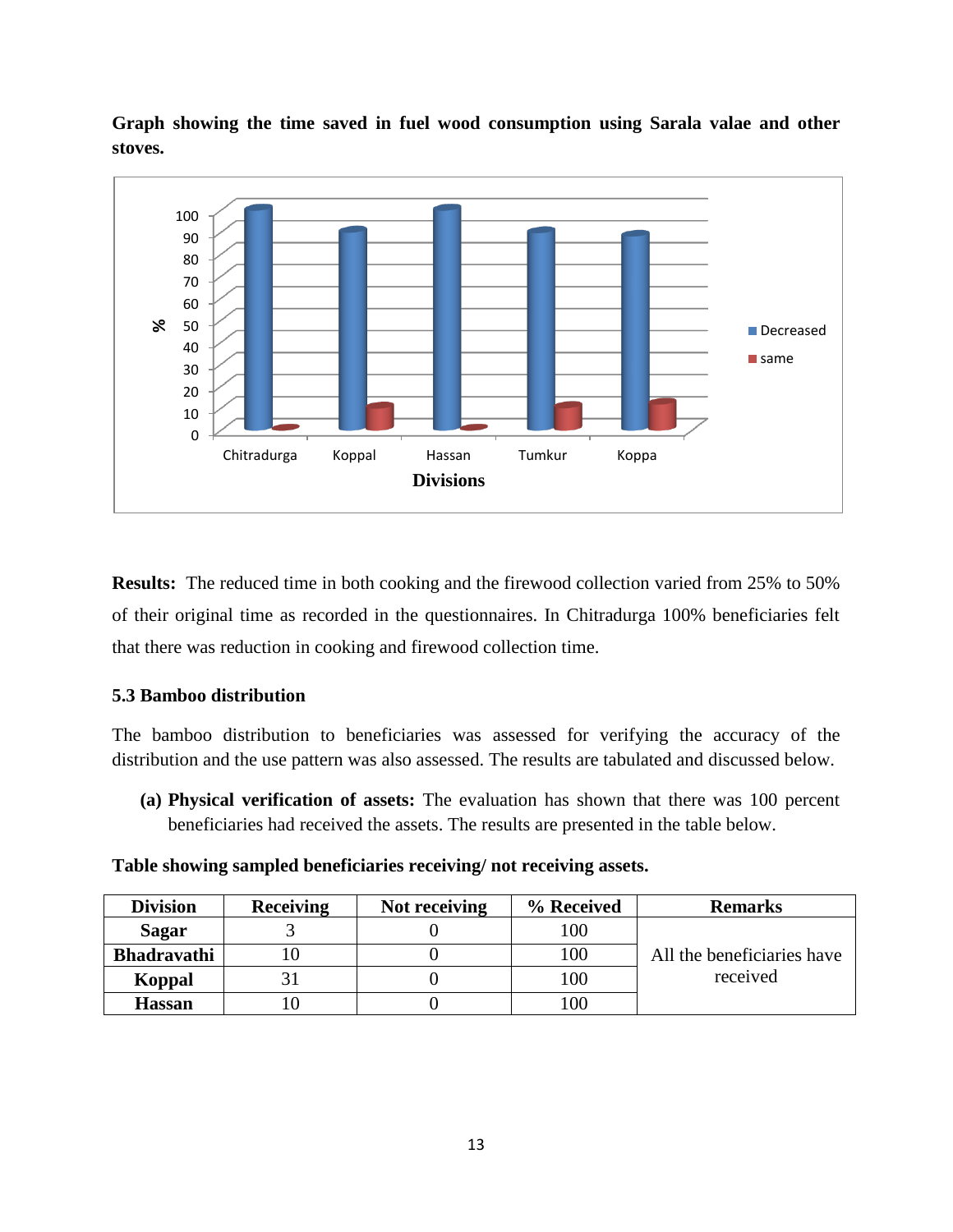**(b) Value addition**. The survey was done to ascertain the value addition efforts made by the beneficiaries to the bamboo and poles. The results are tabulated below.

| <b>Division</b>    | House use $(\% )$ | Crafts $(\% )$ | Agriculture $(\% )$ | $Sold(\%)$ |
|--------------------|-------------------|----------------|---------------------|------------|
| <b>Sagar</b>       |                   |                |                     |            |
| <b>Bhadravathi</b> |                   |                |                     |            |
| Koppal             |                   |                |                     |            |
| <b>Hassan</b>      |                   |                |                     |            |
| Shimoga            |                   |                |                     |            |

**Table showing the Value addition efforts made by Beneficiaries with Bamboo.**

**Graph showing the value addition use pattern of bamboo poles.**



**Result and analysis:** The survey has shown that, the use of bamboo was put to multiple uses like housing, crafts and agriculture. The major use was found for Housing followed by agriculture and crafts.

(1) **House hold use:** The pattern of use of bamboo for house hold varied from division to division. In Sagar, Koppal and Hassan 100% beneficiaries have used bamboo for house hold purpose. In Bhadravathi 46% have used for the Households followed by 7% in Shimoga.

(2) **Crafts purpose:** In Bhadravathi and Shimoga the beneficiaries using bamboo for crafts is 40 and 18% respectively.

(3) **Agriculture:** In Shimoga 75% was found using for agriculture.

(4) **Sold for others:** In Bhadravathi 14% beneficiaries have sold the material for others.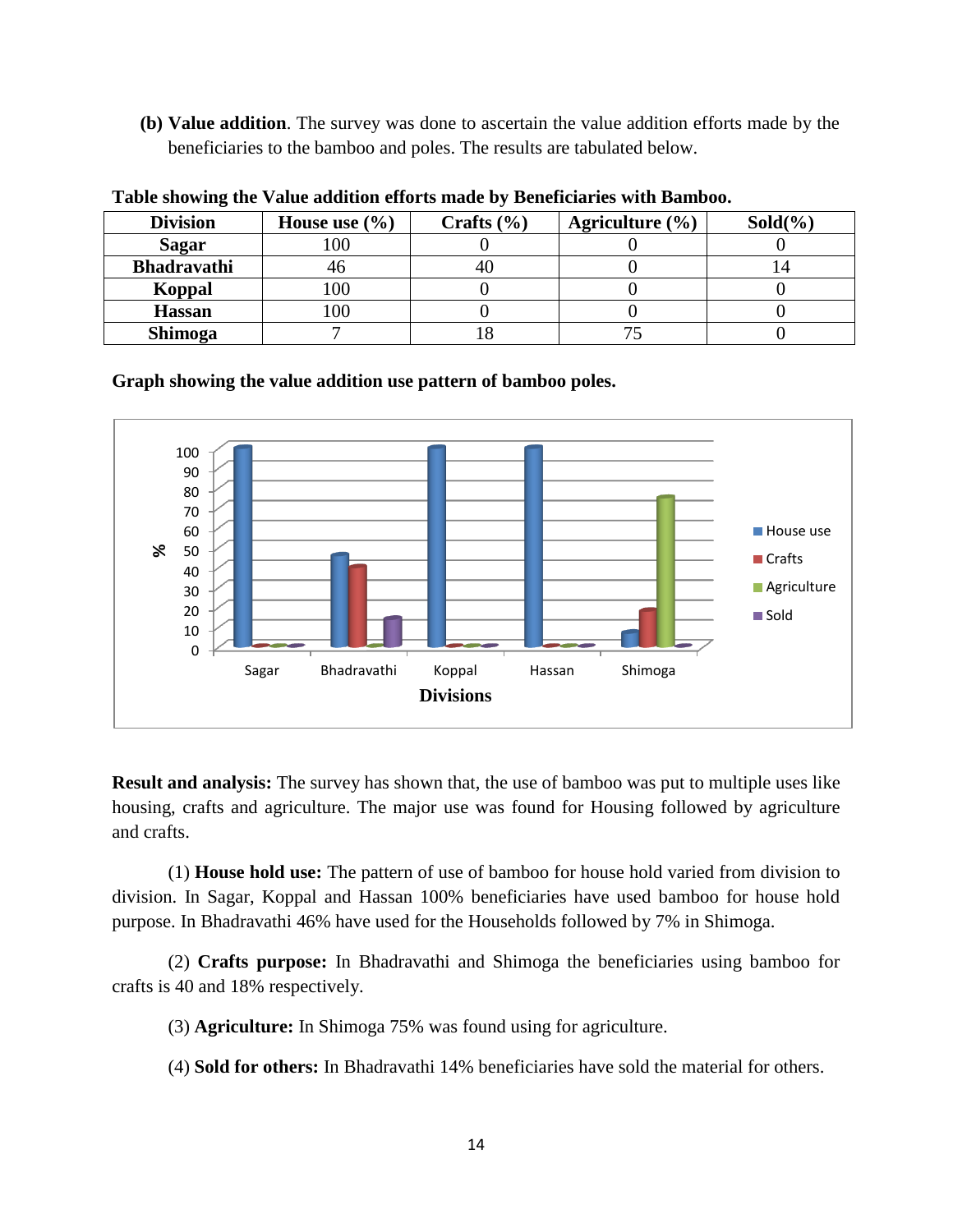**(c) Economic impacts:** The survey was done to ascertain the economic impact of the program. The results are presented below.

| <b>Division</b>    | Yes $(\% )$ | No $(\% )$ |
|--------------------|-------------|------------|
| <b>Sagar</b>       | 100         |            |
| <b>Bhadravathi</b> | 100         |            |
| Koppal             | 00          |            |
| <b>Hassan</b>      | 00          |            |
| Shimoga            | 00          |            |

### **Table showing economic impacts as positive or not**

The survey has shown that all respondents have responded by stating that they felt derived the economic benefits. The economic benefits range from using the poles for households and using bamboo as raw material for crafting and selling it for the higher rates.

# **5.4 Distribution of Solar lamp:**

Under SCP, solar lamps have been supplied to provide lighting to houses. The survey result as the pattern of use is presented here.

| <b>Division</b>    | Regular use $(\% )$ | Occasional $(\% )$ | Not used $(\% )$ |
|--------------------|---------------------|--------------------|------------------|
| <b>Bhadravathi</b> | 50                  |                    | 50               |
| Shimoga            | 84                  |                    | 16               |
| <b>Sagar</b>       | 84.3                |                    | 15.7             |
| Chitradurga        | 50                  |                    | 50               |
| <b>Koppal</b>      | 85.71               |                    | 14.29            |
| <b>Hassan</b>      | 81.25               | 9.72               | 9.02             |
| <b>Tumkur</b>      | 85.71               | 10.20              | 4.08             |
| Koppa              | 53.84               |                    | 46.15            |

### **Table showing the use pattern of solar lamps.**

**Graph showing the use pattern of solar lamp in different divisions.**

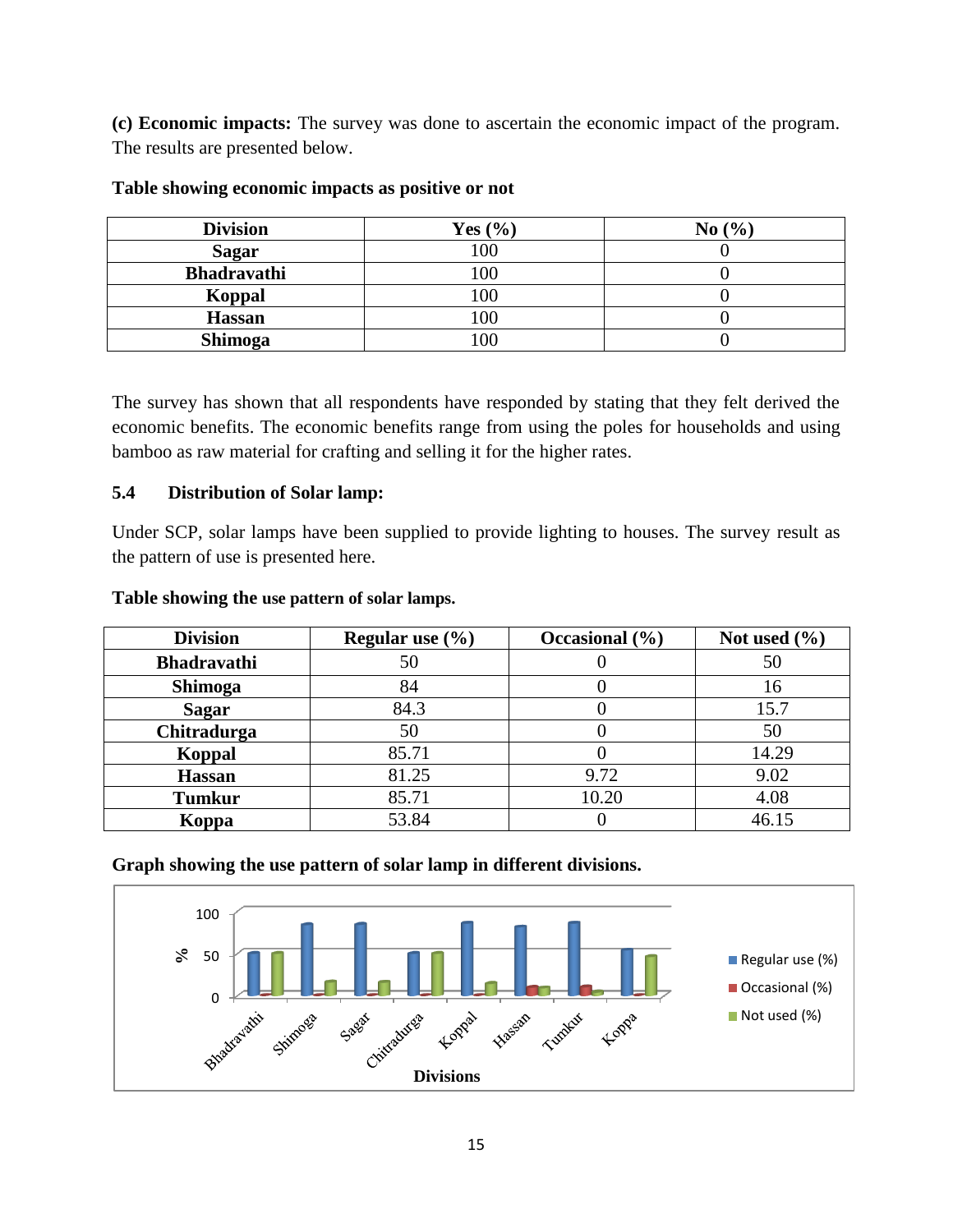### **Results:**

**(a)Physical distribution:** The survey has shown that solar lamps distribution was 100% accurate as per the list provided by the department.

**(b)Use pattern:** The survey has shown that the use of solar lamps varied from 50-85.8% as regular use and occasional users were between 9-10%. However the respondents not using the solar lamps were ranging between 9-50%. The technology of servicing and the Battery quality were the main causes for the low frequency use.

# **5.5 Distribution of LPG kit:**

In some divisions LPG kit has been supplied to households. The survey has been done to assess the performance.

| <b>Division</b> | Regular use $(\% )$ | Occasional $(\% )$ | Not used<br>$\frac{1}{2}$ | <b>Remarks</b>         |
|-----------------|---------------------|--------------------|---------------------------|------------------------|
| Chitradurga     | 93.5                |                    | 6.5                       |                        |
| <b>Koppal</b>   | 100                 |                    |                           |                        |
| <b>Hassan</b>   | 100                 |                    |                           |                        |
| <b>Tumkur</b>   | 50                  | 30.55              | 19.4                      | Non availablity of gas |
| Koppa           | 100                 |                    |                           |                        |

### **Table showing the use pattern of LPG Kit:**

**Graphs showing the use pattern of LPG stoves.**